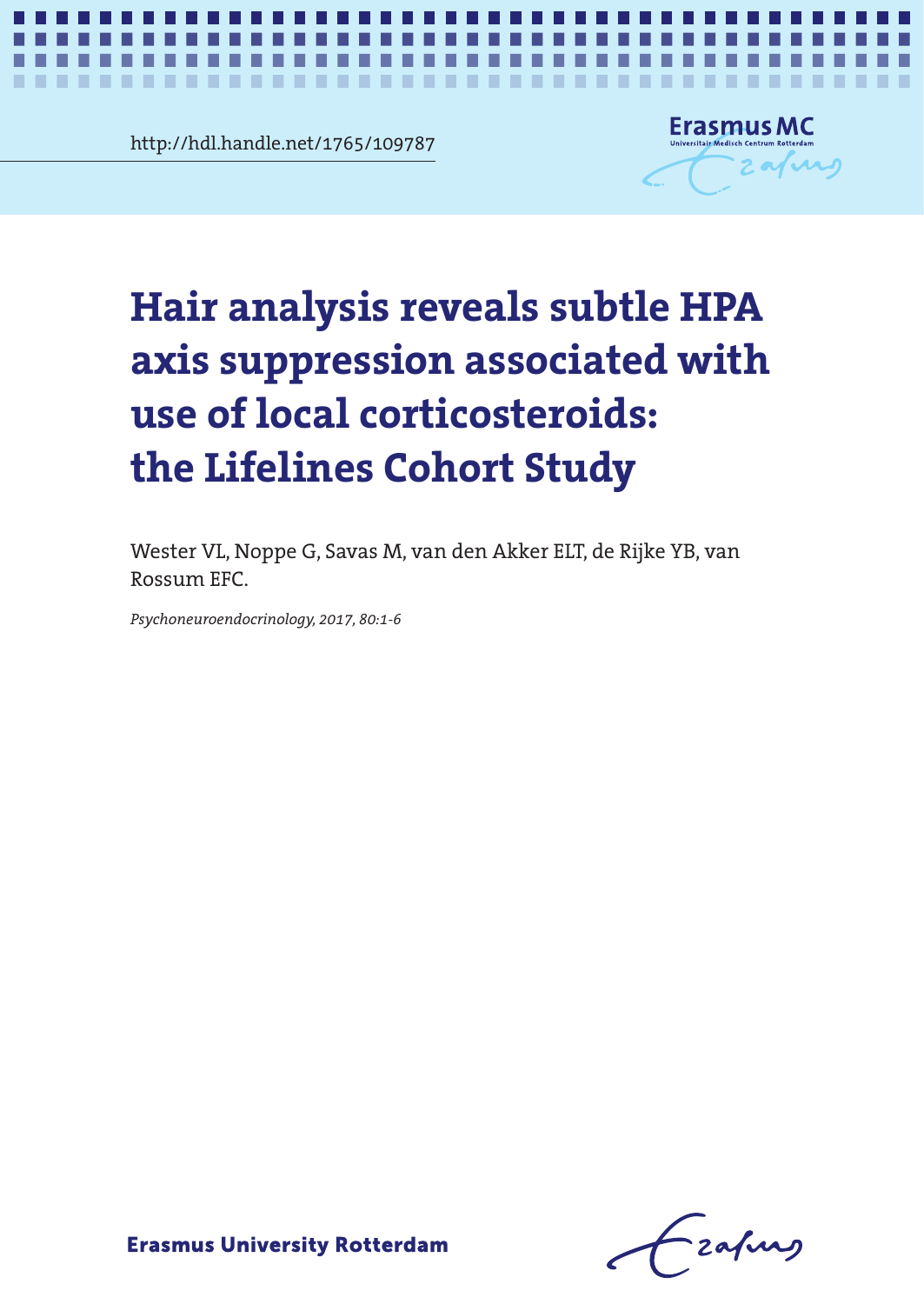#### **Abstract**

**Background and aims**: Scalp hair is increasingly used to measure the long-term exposure to endogenous glucocorticoids hormones. Long-term cortisone (HairE) and cortisol (HairF) have been associated with obesity, metabolic syndrome, cardiovascular disease and psychopathology. However, little is known about the influence of the use of local corticosteroids and major stressful life events on hair glucocorticoids.

**Materials and methods**: We determined HairE and HairF using liquid chromatography - tandem mass spectrometry in 295 adult participants of the population-based Lifelines cohort study (75% females, median age 42). We collected anthropometry and fasting metabolic laboratory values, questionnaires on hair characteristics, recent use of corticosteroids, and recent major stressful life events.

**Results**: After adjustment for covariates, hair glucocorticoids increased with age, male sex, black or brown hair color, and frequency of sweating on the scalp, and decreased with higher hair washing frequency (P<0.05). HairE was decreased in participants who used systemic corticosteroids (5.4 vs. 8.5 pg/mg hair, P=0.041), and in participants who only used local agents such as inhaled, topical and nasal corticosteroids (6.8 vs. 8.5 pg/ mg, P=0.005). Recent life events were positively associated with HairF after adjustment for age and sex (P=0.026), but this association lost significance after adjustment for hair related characteristics (P>0.05).

**Conclusions**: HairE can be a useful marker to detect mild adrenal suppression due to corticosteroid use in the general population, even when only inhaled, nasal or topical corticosteroids are used, which suggests that these commonly used agents induce systemic effects.

Lzafurs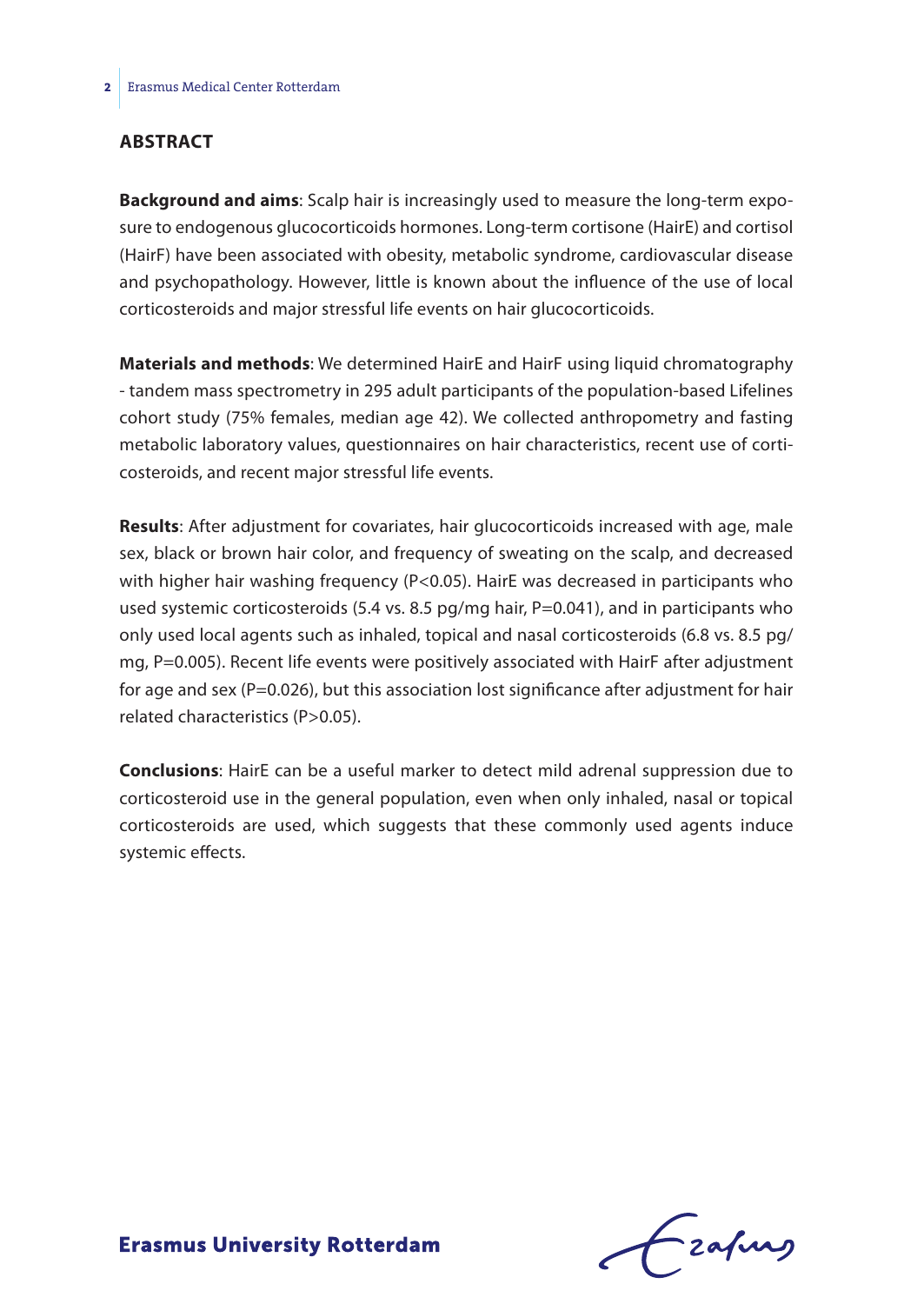#### **Introduction**

The human response to stress is marked by activation of the hypothalamus-pituitaryadrenal axis, which ultimately results in release of the glucocorticoid hormone cortisol from the adrenals. Cortisol binds to the glucocorticoid and mineralocorticoid receptors, and influences behavior, metabolism and immunity [1]. In addition to endogenous cortisol, medications containing corticosteroids are commonly prescribed for a wide range of diseases and health conditions, and contribute to glucocorticoid exposure in the general population [2]. Cortisol levels are usually measured in blood, saliva and urine [3], but are highly variable due to the diurnal rhythm and the influence of acute stress [4]. This high variability limits the use of cortisol measurements in body fluids as a marker for glucocorticoid exposure over longer period of time.

Over the past decade, measurements of cortisol and cortisone in scalp hair have emerged as a method to estimate long-term glucocorticoid exposure. Because scalp hair grows at a relatively stable rate of approximately 1 cm per month and steroid hormones are retained in it, hair can be used to obtain information about the exposure of glucocorticoid hormones over months of time in a single measurement [5, 6]. Increased hair cortisol (HairF) and/or cortisone (HairE) have been linked to obesity, cardiovascular disease, metabolic syndrome, and psychopathology [6]. Furthermore, we have found HairF helpful in the diagnosis of Cushing's syndrome, especially cyclic Cushing's syndrome [7], since hair analysis can be used to create retrospective timelines of cortisol exposure.

To interpret the results of hair glucocorticoid measurements in a clinical or research context, a thorough understanding of the factors that influence HairE and HairF is crucial. Hair color, use of hair products, the frequency of hair washing and hair treatments such as coloring and permanent waving have been reported to affect hair glucocorticoids in humans [6, 8, 9], and the contribution of sweating on the scalp has been debated in published literature [10, 11]. In selected populations, HairF has been shown to be increased in relation with major stressful life events [12-15], but it is unclear whether these findings can be extrapolated to the general population. One potential influencing factor that has received little attention to date, is the use of prescription corticosteroids [6]. Evidence suggests that even locally administered corticosteroids such as inhaled corticosteroids may cause a suppression of the HPA axis [16], and we hypothesize that this is reflected in decreased long-term glucocorticoids. The long-term nature of hair measurements make this matrix promising to investigate subtle influence of local corticosteroids on activity of the HPA axis.

frafing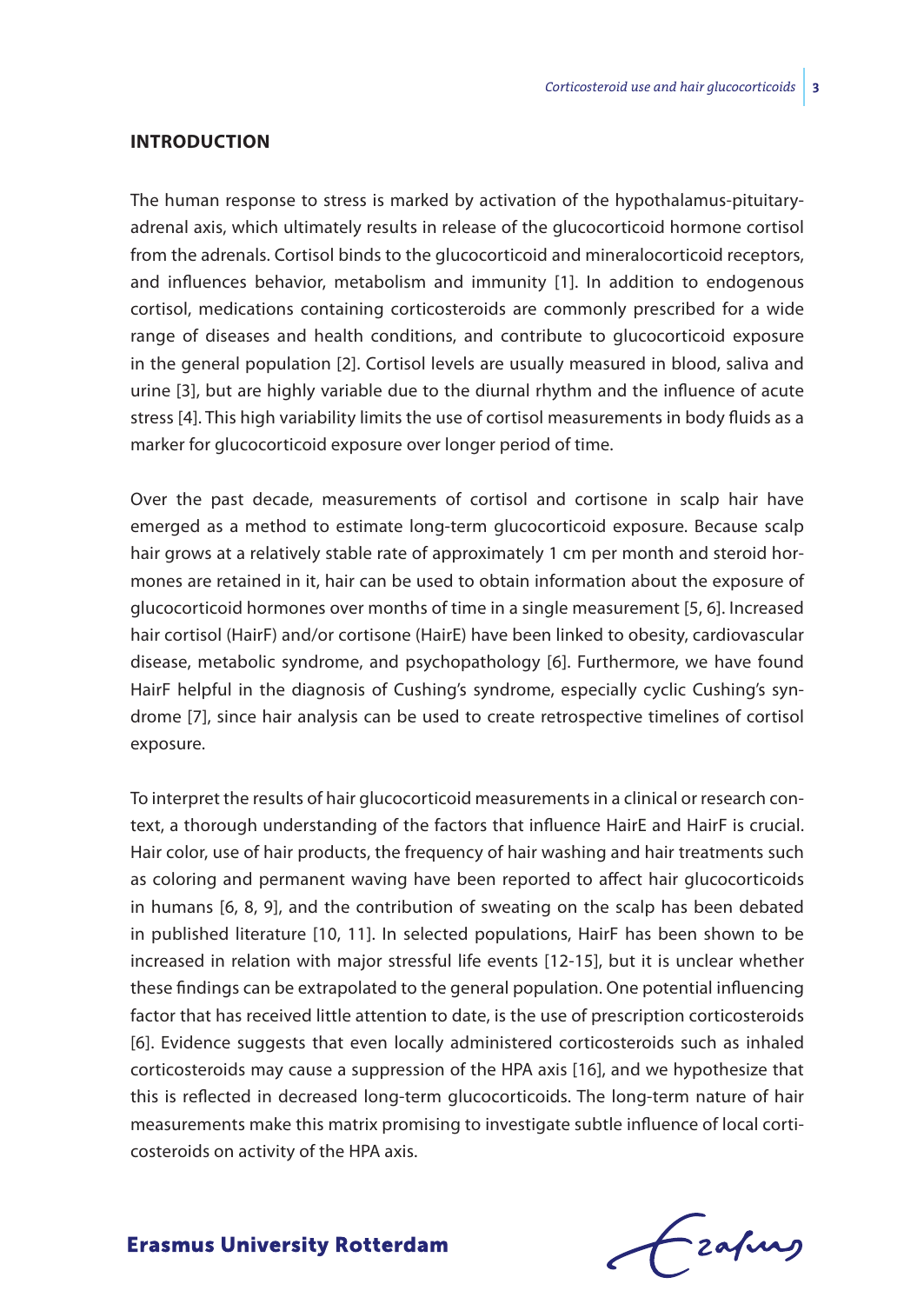In the present study, we aimed to study the factors that influence hair glucocorticoids in a population-based Dutch cohort, with a specific focus on the use of corticosteroids and recent major life events, as well as create population-based reference ranges for hair cortisone and cortisol.

#### **Methods**

#### **Participants and procedures**

All study participants came from Lifelines, a multi-disciplinary prospective populationbased cohort study examining in a unique three-generation design the health and health-related behaviors of 167,729 persons living in the north of the Netherlands. It employs a broad range of investigative procedures in assessing the biomedical, sociodemographic, behavioral, physical and psychological factors which contribute to the health and disease of the general population, with a special focus on multi-morbidity and complex genetics [17]. Lifelines is a facility that is open for all researchers. Information on the application and data access procedure is summarized on www.lifelines.nl. Detailed information on all collected variables can be found in the online Lifelines Data Catalogue (https://catalogue.lifelines.nl/).

For the present study, 295 adult participants of Lifelines (median age 42 [range 18 – 85], 220 females [75%]) were included in November and December of 2013. All participants came for a study site visit, which included measurements of anthropometry and vital parameters, and a fasting venipuncture. During the site visit, a scalp hair sample of approximately 100-150 hair was cut from the posterior vertex of the scalp, as close to the scalp as possible. Hair samples were taped to a piece of paper, and stored in envelopes in the dark at room temperature until further processing.

This study was approved by the Medical Ethics Review Committee of the University Medical Center Groningen. All participants provided written informed consent, and all study procedures were carried out in accordance with the declaration of Helsinki.

#### **Hair processing and analysis**

Hair sample processing and analysis was performed as described previously [18]. From each hair sample, approximately 20 mg of the proximal 3 cm was weighed and cut into 1 cm segments. Hair samples were washed in 2 mL of LC-MS grade isopropanol for 2 minutes, and left to dry. We extracted the hairs for 18 hours at 25 degrees centigrade in 1.4 mL LC-MS grade methanol and 100 uL of internal standard. Extracted samples were purified using solid phase extraction, and glucocorticoids were quantified by liquid

Frahing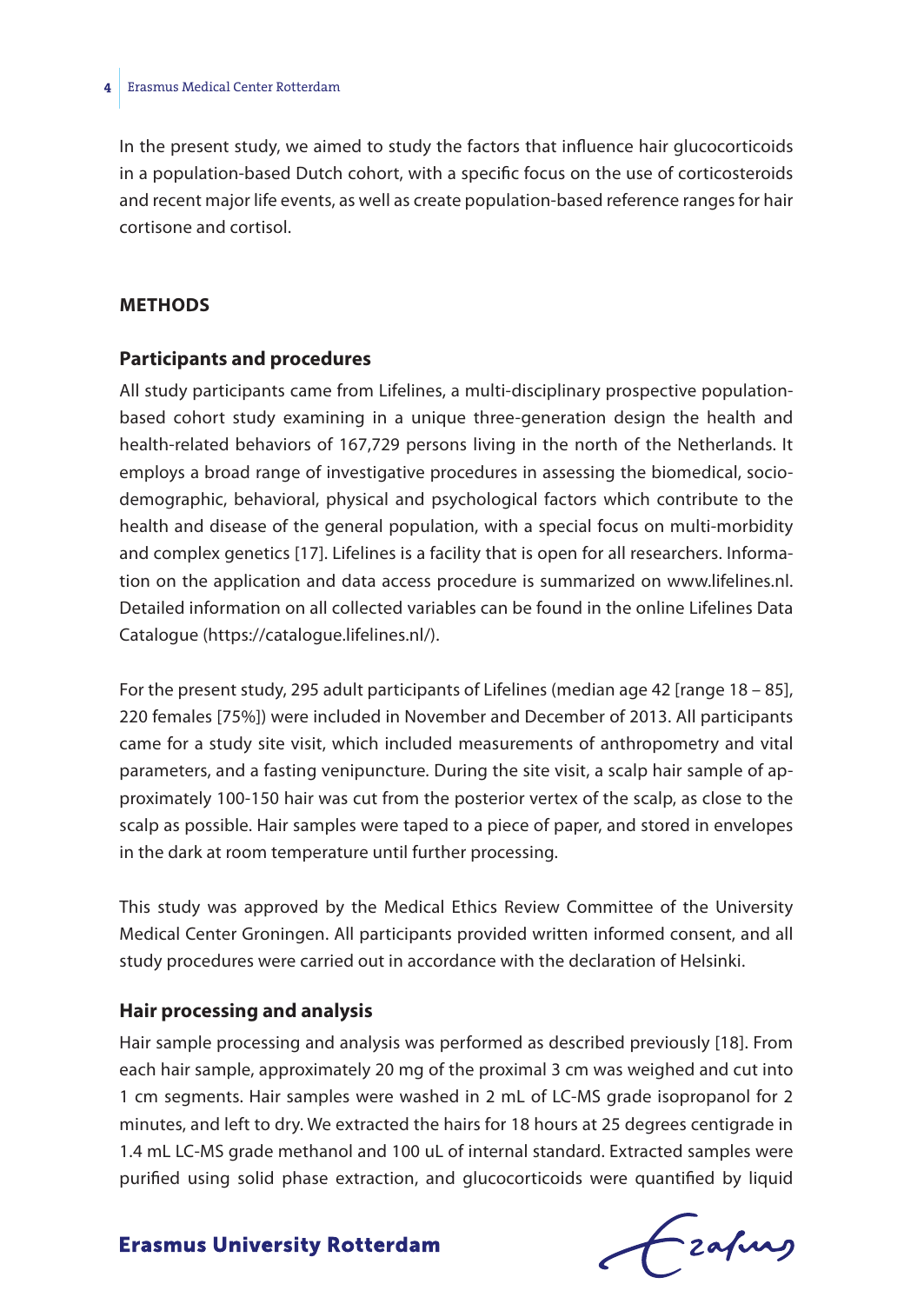chromatography - tandem mass spectrometry (LC-MS/MS) using a Xevo TQ-S system (Waters, Milford, MA).

#### **Anthropometry and blood measurements**

During the site visit, weight, height, waist circumference, and blood pressure were measured. Total cholesterol, HDL cholesterol, LDL cholesterol, triglycerides, and glucose were measured using a Roche Modular system (Roche Diagnostics GmbH, Germany). HbA1c was measured using an ion exchange chromatography kit on a Tosoh G8 HPLC system (Tosoh Corporation, Tokyo, Japan).

#### **Questionnaires**

In all 295 participants, we collected a questionnaire about hair related characteristics, which included natural hair color, hair treatment in the past 3 months, hair washing frequency, frequency of sweating on the scalp (in days per months), and the use of hair products on the day of hair collection. We asked participants in a standardized manner whether they used any product containing corticosteroids in the past three months, and their route of administration (i.e., oral, intravenous, nasal, topical, inhaled, joint injections or other). Life events were evaluated using the Dutch version of the List of Threatening Experiences (LTE), which surveys the occurrence of twelve major life events in the past twelve months, such as loss of a job, or death of a first-degree relative [19].

#### **Statistical analysis**

SPSS version 21 was used for statistical analysis. Hair glucocorticoid concentrations were logarithmically transformed to achieve a normal distribution. Reference range limits were defined as the mean minus 1.96 SD (lower limit), and the mean plus 1.96 SD (upper limit) of the logarithmically transformed concentrations. Limits were then transformed back to the original unit (pg/mg hair). In order to study the influence of predictors on hair glucocorticoid levels, we used linear regression analysis. First, we performed simple linear regression between each predictor and hair glucocorticoids (model 1). Model 2 was adjusted for age and sex, while model 3 was adjusted for age, sex, corticosteroid use, and hair related variables that significantly associated with HairE or HairF in model 1 or 2. A P value below 0.05 was considered statistically significant.

#### **Results**

#### **Baseline characteristics and hair glucocorticoid concentrations**

Baseline characteristics of the entire study sample are described in Table 1. The median age was 42 (range 18 - 85), and the majority of participants were female (220 out of

Czafing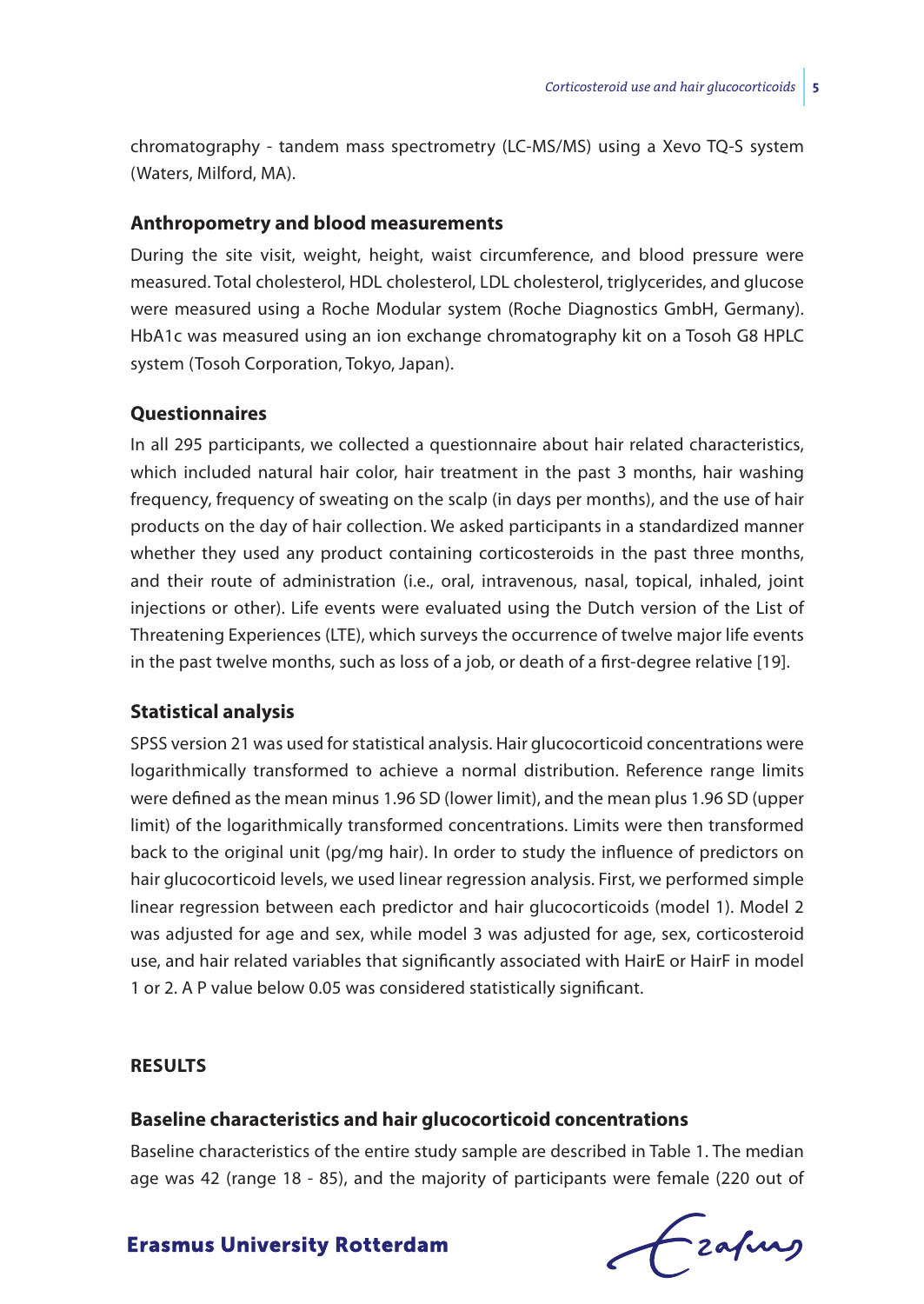#### **6** Erasmus Medical Center Rotterdam

295, or 75%). 161 out of 277 participants reported at least one life event in the past year (58.1%, 18 missing). HairE was successfully determined in 289 hair samples (98%), and HairF in 266 (90%). Reference range values for the total group are described in Table 2.

|                                                     |              | Females             | Males             | P value |
|-----------------------------------------------------|--------------|---------------------|-------------------|---------|
|                                                     |              | $n = 220$           | n=75              |         |
| Age (years)                                         |              | 41 (34-48)          | 44 (37-50)        | 0.114   |
| Hair characteristics                                |              |                     |                   |         |
| Natural hair color                                  | Blond        | 130 (46.8%)         | 27 (36.0%)        | 0.263   |
|                                                     | <b>Black</b> | $1(0.5\%)$          | 11 (14.7%)        |         |
|                                                     | Brown        | 90 (40.9%)          | 25 (33.3%)        |         |
|                                                     | Red          | $2(0.9\%)$          | 2(2.7%)           |         |
|                                                     | Grey         | 24 (10.9%)          | 10 (13.3%)        |         |
| Hair washing frequency ( $\geq$ 3 times per week)   |              | 165 (75.0%)         | 61 (81.3%)        | 0.263   |
| Frequency of sweating on the scalp (days per month) |              | $0(0-1)$            | $0(0 - 4)$        | 0.005   |
| Hair treatment in the last 3 months                 |              | 108 (49.1%)         | 2(2.7%)           | < 0.001 |
| Use of hair products                                |              | 179 (81.4%)         | 49 (65.3%)        | 0.004   |
| Cardiometabolic characteristics                     |              |                     |                   |         |
| BMI (kg/m2)                                         |              | 25.6 (22.9-28.9)    | 25.8 (23.8-28.6)  | 0.660   |
| Overweight (BMI ≥25)                                |              | 97 (44%)            | 32 (43%)          | 0.830   |
| Of which obese (BMI ≥30)                            |              | 49 (22%)            | 8 (11%)           | 0.028   |
| Waist circumference (cm)                            |              | 86 (77-94)          | 94 (86-100)       | < 0.001 |
| Total cholesterol (mmol/L)                          |              | $4.8(4.2 - 5.5)$    | $5.1(4.6 - 5.8)$  | 0.021   |
| HDL cholesterol (mmol/L)                            |              | $1.6(1.2-1.8)$      | $1.3(1.2-1.5)$    | 0.001   |
| LDL cholesterol (mmol/L)                            |              | 3.0 (2.5-3.7)       | $3.6(3.1-4.3)$    | 0.001   |
| Triglycerides (mmol/L)                              |              | $0.85(0.67 - 1.13)$ | $1.21(0.89-1.75)$ | < 0.001 |
| Fasting glucose (mmol/L)                            |              | $4.8(4.6-5.1)$      | $5.2(4.8-5.5)$    | < 0.001 |
| HbA1c (mmol/mol)                                    |              | 36 (34 - 38)        | 37 (34 - 39)      | 0.358   |
| Systolic blood pressure (mmHg)                      |              | 117 (109-129)       | 127 (119-136)     | 0.001   |
| Diastolic blood pressure (mmHg)                     |              | 70 (66-77)          | 72 (68-79)        | 0.037   |
| Clinical characteristics                            |              |                     |                   |         |
| Corticosteroid use in the past 3 months             |              | 29 (13.2%)          | 9 (12.0%)         | 0.792   |
| Life events in the past 12 months (LTE)             |              | $1(0-2)$            | $1(0-1)$          | 0.158   |

#### **Table 1.** baseline characteristics

Values are depicted as median (interquartile range) or n (percentage). Differences between females and males were tested using Mann Whitney U and Chi square tests.

Abbreviations: BMI, body mass index; HbA1c, glycosylated hemoglobin; HDL, high density lipoprotein; LDL, low density lipoprotein; LTE, List of Threatening Experiences.

Czapus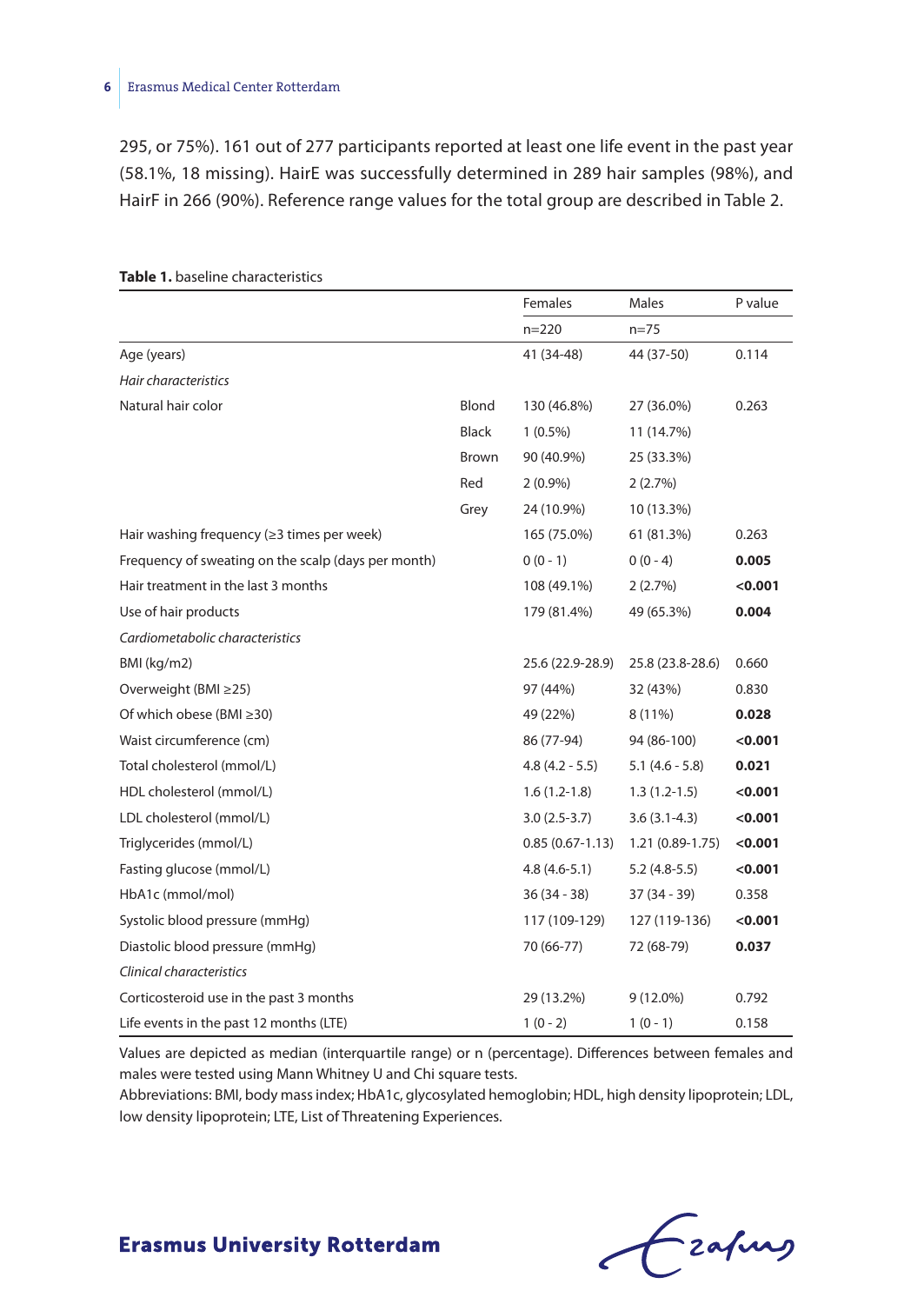|                         | HairE (pg/mg)         | HairF (pg/mg)         |  |  |
|-------------------------|-----------------------|-----------------------|--|--|
|                         | $n = 289$             | $n = 266$             |  |  |
| Lower limit (95% CI)    | $3.29(3.12 - 3.48)$   | $0.68(0.62 - 0.74)$   |  |  |
| Geometric mean (95% CI) | $8.21(7.78 - 8.67)$   | $2.67(2.45 - 2.90)$   |  |  |
| Upper limit (95% CI)    | 20.48 (19.41 - 21.61) | $10.49(9.64 - 11.41)$ |  |  |

**Table 2.** reference range values for hair cortisone and cortisol

Abbreviations: CI, confidence interval; HairE, hair cortisone; HairF, hair cortisol

#### **Associations with hair cortisone levels (HairE)**

The associations between HairE and HairF levels and demographic parameters, hair related characteristics and clinical characteristics are described in Table 3. HairE increased with age (standardized regression coefficient 0.214, P<0.001; Table 1), and was higher in men (coefficient  $0.172$ ,  $P=0.003$ ). The influence of age and sex remained significant after adjustment for each other, hair related characteristics, and corticosteroid use (coefficient 0.187, P=0.001; and coefficient 0.130, P=0.024, respectively).

In both simple analyses and after adjustment for age, sex, hair related variables, and corticosteroid use, HairE was higher in black (adjusted standardized regression coefficient 0.229, P=0.009) and brown hair (coefficient 0.268, P>0.001) when compared to blond hair, and was lower in participants who washed their hair at least 3 times per week (coefficient -0.175,  $P=0.002$ ). The self-reported frequency of sweating on the scalp was associated with increased HairE in model 3 (coefficient 0.139, P=0.011). Hair treatment in the past 3 months or use of hair products were not associated with HairE ( $P > 0.05$ ).

Fasting glucose was positively associated with HairE in simple analysis (coefficient 0.190, P=0.002) and after adjustment for age, sex, hair related variables, and corticosteroid use (coefficient 0.118, P=0.041). Although HairE was positively associated with LDL cholesterol, triglycerides and HbA1c in simple analyses (P<0.05), these differences lost statistical significance after adjustment (P>0.05 in models 2 and 3). BMI, waist circumference, total cholesterol, HDL cholesterol, blood pressure and life events were not associated with HairE (P>0.05 in all models). Participants who used corticosteroids at the time of hair collection had lower HairE (coefficient -0.132, P=0.025), an association that became stronger after adjustment for age, sex, hair related variables and corticosteroid use (coefficient -0.176, P=0.001).

#### **Associations with hair cortisol levels (HairF)**

HairF increased with age (standardized regression coefficient 0.163, P=0.008; Table 1), and was higher in men (coefficient 0.153, P=0.013). After adjustment for each other, hair related characteristics and corticosteroid use, the association between HairF and

Czafing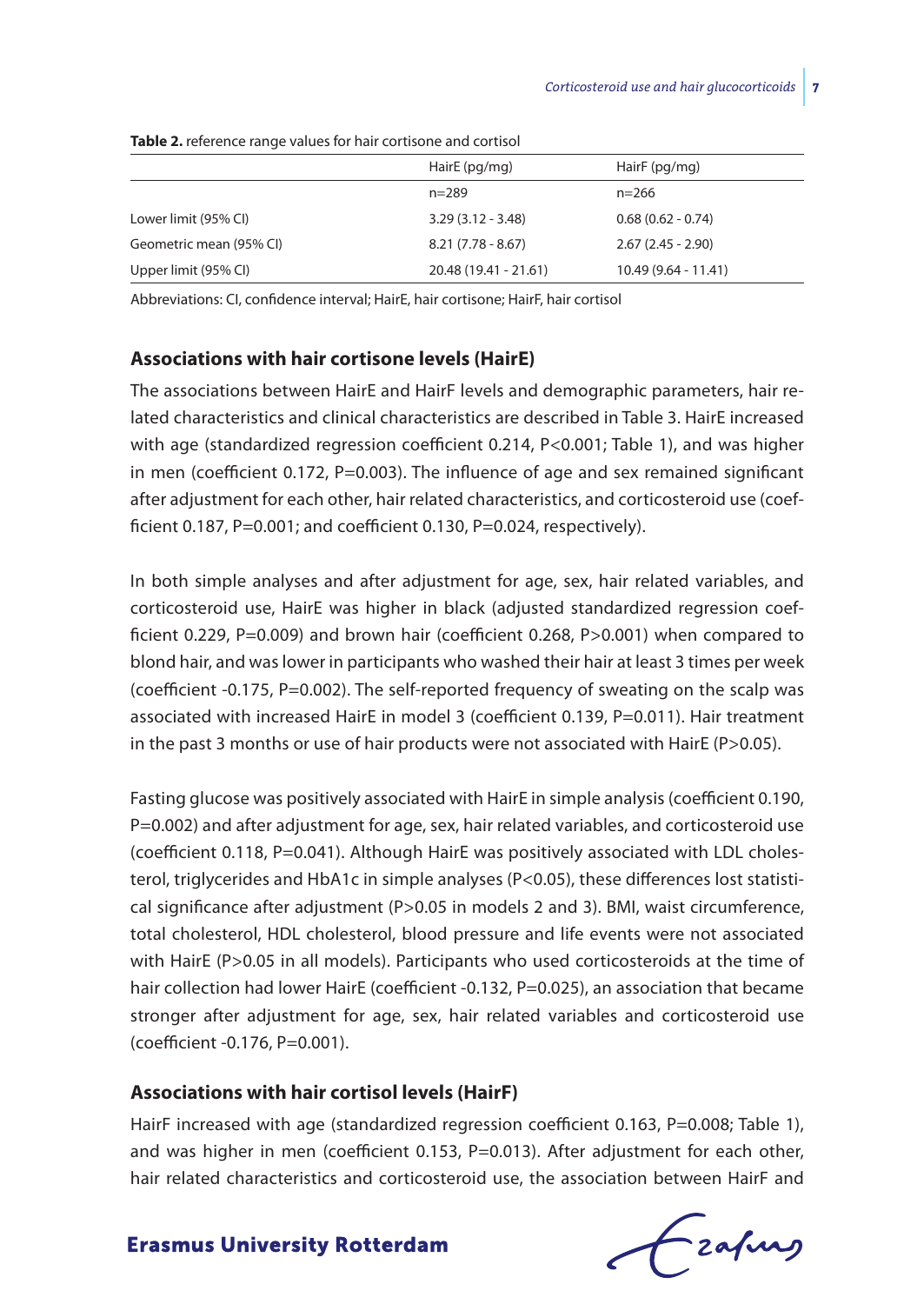# **8** Erasmus Medical Center Rotterdam

| Table 3. influence of demographic, hair related and clinical characteristics on hair glucocorticoids |  |  |  |  |  |
|------------------------------------------------------------------------------------------------------|--|--|--|--|--|
|------------------------------------------------------------------------------------------------------|--|--|--|--|--|

|                                     |                   | Model 1             |                 | Model 2   |                | Model 3                                 |         |
|-------------------------------------|-------------------|---------------------|-----------------|-----------|----------------|-----------------------------------------|---------|
|                                     |                   | Coefficient P value |                 |           |                | Coefficient P value Coefficient P value |         |
| Demographic parameters              |                   |                     |                 |           |                |                                         |         |
| Age                                 |                   | HairE 0.214         | $< 0.001$ 0.203 |           | $<0.001$ 0.187 |                                         | 0.001   |
|                                     |                   | HairF 0.163         | 0.008           | 0.150     | 0.014          | 0.130                                   | 0.036   |
| Sex (male vs female)                |                   | HairE 0.172         | 0.003           | 0.157     | 0.006          | 0.130                                   | 0.024   |
|                                     |                   | HairF 0.153         | 0.013           | 0.139     | 0.023          | 0.112                                   | 0.078   |
| Hair related characteristics        |                   |                     |                 |           |                |                                         |         |
| Natural hair color                  | Blond             | HairE Reference     |                 | Reference |                | Reference                               |         |
|                                     |                   | HairF Reference     |                 | Reference |                | Reference                               |         |
|                                     | Black             | HairE 0.248         | 0.003           | 0.168     | 0.060          | 0.229                                   | 0.009   |
|                                     |                   | HairF 0.192         | 0.030           | 0.124     | 0.201          | 0.166                                   | 0.083   |
|                                     | Brown HairE 0.252 |                     | 0.001           | 0.264     | $<0.001$ 0.268 |                                         | < 0.001 |
|                                     |                   | HairF 0.142         | 0.035           | 0.139     | 0.039          | 0.150                                   | 0.023   |
|                                     | Red               | HairE 0.088         | 0.315           | 0.102     | 0.232          | 0.060                                   | 0.464   |
|                                     |                   | HairF -0.004        | 0.963           | 0.006     | 0.950          | $-0.023$                                | 0.801   |
|                                     | Grey              | HairE 0.132         | 0.096           | $-0.065$  | 0.502          | $-0.043$                                | 0.642   |
|                                     |                   | HairF 0.159         | 0.057           | $-0.013$  | 0.899          | $-0.006$                                | 0.948   |
| Hair washing frequency              |                   | HairE -0.178        | 0.002           | $-0.147$  | 0.013          | $-0.175$                                | 0.002   |
|                                     |                   | HairF -0.134        | 0.029           | $-0.118$  | 0.060          | $-0.135$                                | 0.029   |
| Frequency of sweating on the scalp  |                   | HairE 0.114         | 0.052           | 0.104     | 0.069          | 0.139                                   | 0.011   |
|                                     |                   | HairF 0.178         | 0.004           | 0.160     | 0.008          | 0.178                                   | 0.003   |
| Hair treatment in the past 3 months |                   | HairE 0.011         | 0.856           | 0.086     | 0.169          | 0.062                                   | 0.297   |
|                                     |                   | HairF 0.006         | 0.918           | 0.073     | 0.269          | 0.050                                   | 0.445   |
| Use of hair products                |                   | HairE -0.108        | 0.068           | $-0.071$  | 0.220          | $-0.077$                                | 0.156   |
|                                     |                   | HairF -0.117        | 0.056           | $-0.088$  | 0.152          | $-0.094$                                | 0.117   |
| Clinical characteristics            |                   |                     |                 |           |                |                                         |         |
| BMI (kg/m <sup>2</sup> )            |                   | HairE 0.010         | 0.860           | 0.004     | 0.947          | 0.006                                   | 0.914   |
|                                     |                   | HairF 0.078         | 0.206           | 0.065     | 0.290          | 0.029                                   | 0.637   |
| Waist circumference (cm)            |                   | HairE 0.065         | 0.269           | 0.000     | 0.999          | 0.009                                   | 0.880   |
|                                     |                   | HairF 0.130         | 0.034           | 0.072     | 0.253          | 0.047                                   | 0.461   |
| Total cholesterol (mmol/L)          |                   | HairE 0.117         | 0.052           | 0.011     | 0.866          | $-0.003$                                | 0.965   |
|                                     |                   | HairF 0.095         | 0.129           | 0.008     | 0.904          | 0.002                                   | 0.973   |
| HDL cholesterol (mmol/L)            |                   | HairE -0.045        | 0.456           | $-0.074$  | 0.468          | $-0.075$                                | 0.229   |
|                                     |                   | HairF -0.016        | 0.800           | 0.003     | 0.959          | 0.010                                   | 0.881   |
| LDL cholesterol (mmol/L)            |                   | HairE 0.130         | 0.031           | 0.031     | 0.629          | 0.021                                   | 0.731   |
|                                     |                   | HairF 0.089         | 0.158           | 0.002     | 0.979          | $-0.006$                                | 0.930   |
| Triglycerides (mmol/L)              |                   | HairE 0.133         | 0.027           | 0.075     | 0.223          | 0.090                                   | 0.129   |
|                                     |                   | HairF 0.118         | 0.059           | 0.064     | 0.336          | 0.062                                   | 0.344   |
| Fasting glucose (mmol/L)            |                   | HairE 0.190         | 0.002           | 0.126     | 0.039          | 0.118                                   | 0.041   |

Czahny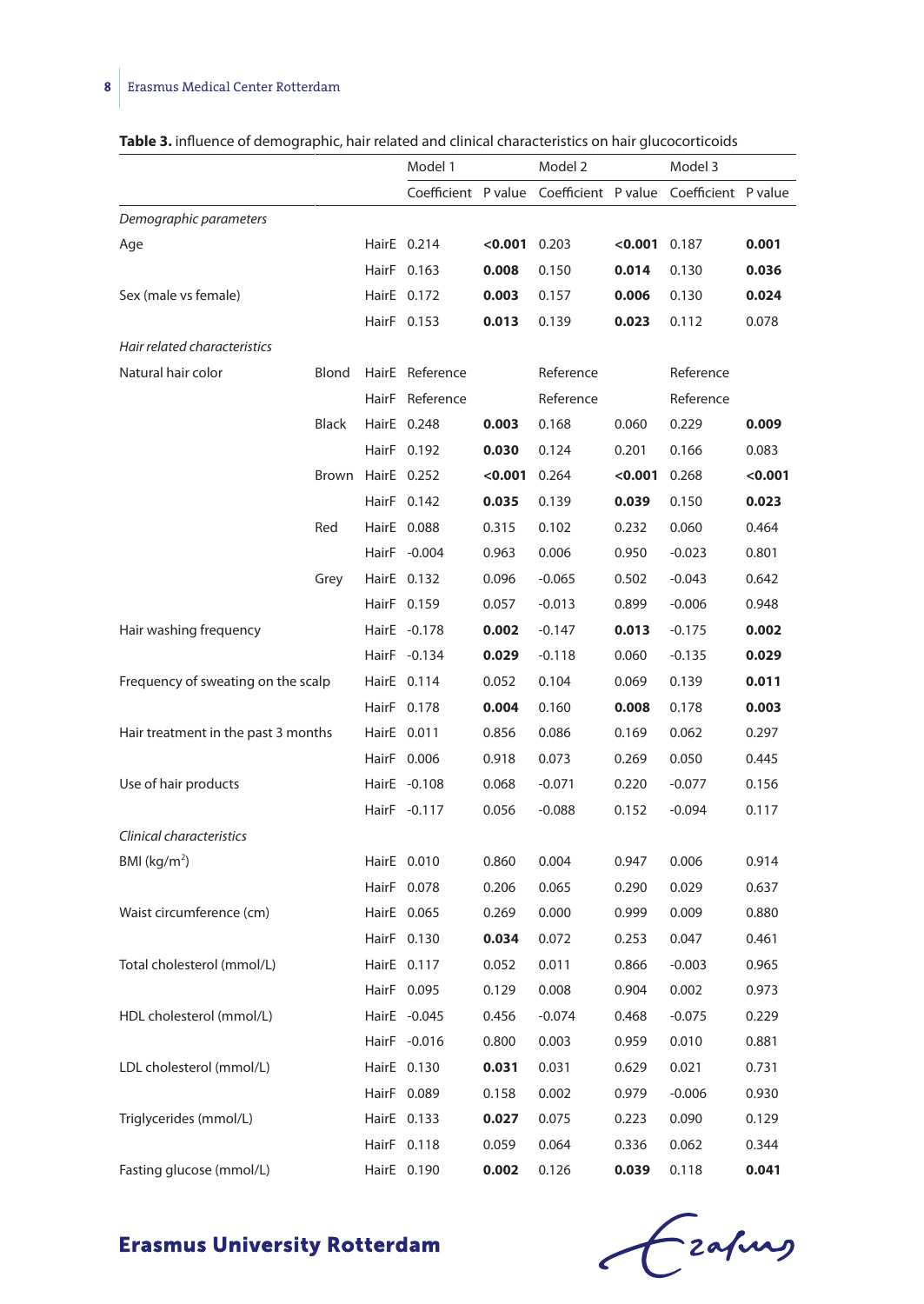|                                         | Model 1      |       | Model 2  |       | Model 3                                                     |       |
|-----------------------------------------|--------------|-------|----------|-------|-------------------------------------------------------------|-------|
|                                         |              |       |          |       | Coefficient P value Coefficient P value Coefficient P value |       |
|                                         | HairF 0.150  | 0.018 | 0.097    | 0.134 | 0.086                                                       | 0.176 |
| HbA1c (mmol/mol)                        | HairE 0.173  | 0.006 | 0.086    | 0.200 | 0.083                                                       | 0.192 |
|                                         | HairF 0.095  | 0.146 | 0.023    | 0.745 | 0.010                                                       | 0.881 |
| Systolic blood pressure (mmHg)          | HairE 0.098  | 0.095 | 0.002    | 0.968 | $-0.008$                                                    | 0.890 |
|                                         | HairF 0.132  | 0.031 | 0.058    | 0.372 | 0.045                                                       | 0.494 |
| Diastolic blood pressure (mmHq)         | HairE 0.094  | 0.109 | 0.032    | 0.587 | 0.023                                                       | 0.677 |
|                                         | HairF 0.063  | 0.306 | 0.004    | 0.953 | $-0.021$                                                    | 0.742 |
| Corticosteroid use in the past 3 months | HairE -0.132 | 0.025 | $-0.132$ | 0.020 | $-0.176$                                                    | 0.001 |
|                                         | HairF -0.023 | 0.705 | $-0.021$ | 0.729 | $-0.057$                                                    | 0.339 |
| Life events in the last year (LTE)      | HairE 0.026  | 0.670 | 0.044    | 0.465 | $-0.033$                                                    | 0.580 |
|                                         | HairF 0.131  | 0.039 | 0.139    | 0.026 | 0.068                                                       | 0.306 |

**Table 3.** influence of demographic, hair related and clinical characteristics on hair glucocorticoids (continued)

Coefficients are standardized linear regression coefficients. Model 1 is a simple linear regression model. Model 2 is adjusted for age and sex. Model 3 is adjusted for age, sex, black hair, brown hair, hair washings, sweating on the scalp and corticosteroid use.

Abbreviations: BMI, body mass index; HairE, hair cortisone; HairF, hair cortisol; HbA1c, glycosylated hemoglobin; HDL, high density lipoprotein; LDL, low density lipoprotein; LTE, List of Threatening Experiences.

age remained significant (coefficient 0.130, P=0.036), but the association with sex was reduced to a trend (coefficient 0.112, P=0.078).

In both simple analyses and after adjustment for age, sex, hair related variables, and corticosteroid use, HairF was higher with brown hair (adjusted coefficient 0.150, P=0.023) and the frequency of sweating on the scalp (coefficient 0.178, P=0.003), and was lower in participants who washed their hair at least 3 times per week (coefficient -0.135, P=0.029). Black hair was associated with higher HairF in simple analysis (coefficient 0.192, P=0.030), but this association lost statistical significance after adjustment (coefficient 0.166, P=0.083). Hair treatment in the past 3 months or use of hair products were not associated with HairF (P>0.05).

HairF was positively associated with waist circumference (coefficient 0.130, P=0.034), fasting glucose (coefficient 0.150, P=0.018) and systolic blood pressure (coefficient 0.132, P=0.031), but all of these associations lost statistical significance after adjustment for age, sex, hair-related variables, and corticosteroid use (P>0.05). BMI, total cholesterol, HDL cholesterol, LDL cholesterol, triglycerides, HbA1c, diastolic blood pressure and corticosteroid use were not associated with HairF (P>0.05).

Frahing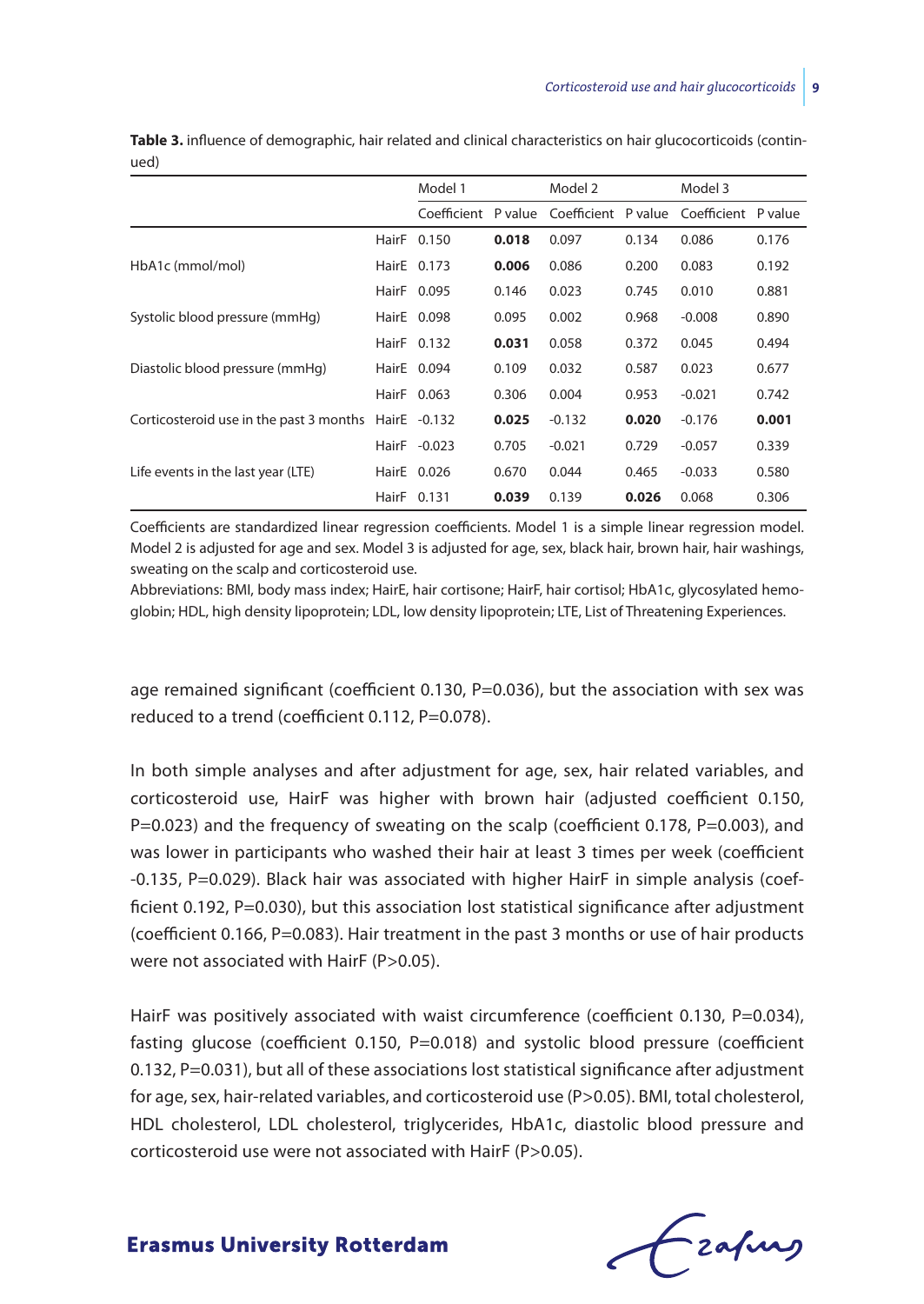The number of recent life events (LTE) was associated with HairF in both simple analyses (coefficient 0.131, P=0.039) and after adjustment for age and sex (coefficient 0.139, P=0.026). However, this association lost significance in the final model 3. Exploratory analyses showed that the association between HairF and life events only lost statistical significance when sweating on the scalp was added to the model (data not shown). We therefore performed a mediation analysis, which provided evidence for effect modification by sweating on the scalp (Figure S1, supplementary appendix).

#### **Use of corticosteroids and HairE**

Because corticosteroid use significantly decreased HairE (adjusted coefficient -0.176, P=0.001), we investigated whether this decrease was specific for use of systemic corticosteroids (i.e., oral or intravenous), or could also be detected when they were administered locally (i.e., inhaled, nasal, topical, joint injections or other local corticosteroids). Out of 295 participants, 38 (12.9%) reported corticosteroid in the past three months, of which four (1.7%) used systemic corticosteroids, and 34 (11.1%) only used locally administered corticosteroids: eight used only inhaled, nine used nasal, thirteen used topical corticosteroids, one received a joint injection in the past three months, and three participants used a combination of local corticosteroids. HairE could be quantified in all corticosteroid users, except for one participant who used nasal steroids. Compared to none-users (adjusted geometric mean 8.5 pg/mg, 95%CI 8.0 - 8.9), both users of systemic corticosteroids  $(5.4 \text{ pg/mg}, 95\% \text{Cl} \cdot 3.5 - 8.3, \text{P} = 0.041)$ , and users of only local corticosteroids (6.8 pg/mg, 95%CI 5.9 - 7.9, P=0.005) had decreased HairE (Figure 1). When stratified by route of administration, users of nasal, inhaled or topical corticosteroids had lower HairE on average, but these differences were not statistically significant compared to none-users (P>0.05, Figure 1).



**Figure 1.** Hair cortisone levels and corticosteroid use Numbers in bars represent the number of subjects. Abbreviations: CI, confidence interval; CS, corticosteroids. \*P<0.05, \*\*P<0.01, compared to no use of corticosteroids.

# - zafung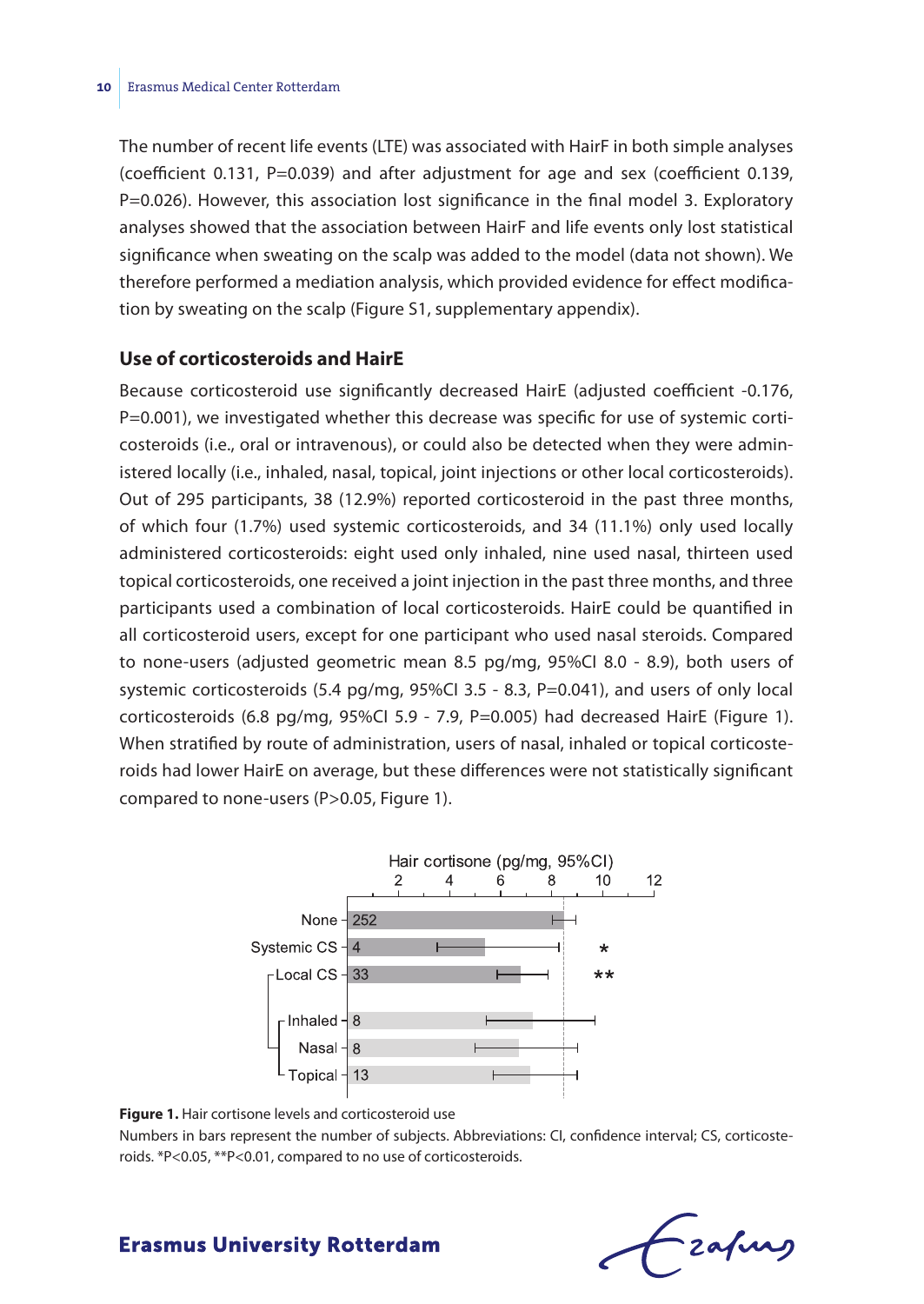#### **Discussion**

We present a study in which the glucocorticoids cortisone and cortisol were analyzed in scalp hair of 295 participants from a population-based cohort in the north of the Netherlands. Long-term glucocorticoid levels were significantly affected by age, sex, hair-related factors, corticosteroid use, and major stressful life events.

For the first time, we report that users of corticosteroids had lower HairE, but not HairF. Not only did individuals who used systemic corticosteroids had lower HairE, but also individuals who used only local corticosteroids (e.g. inhaled, topical, nasal). This is an important finding, because it suggests that a subtle suppression of the HPA axis due to these commonly used agents occurs in the general population. In a recent meta-analysis, it was reported that all forms of administration of corticosteroids may result in adrenal insufficiency, even at low doses [16]. Together with the results in our study, this indicates that despite being locally administered, local corticosteroids enter the bloodstream in sufficient quantities to cause systemic effects. This suggests that long-term use of these medications may put patients at risk of the sequelae of increased systemic corticosteroid exposure. Previous studies have investigated the association between hair cortisol and corticosteroid use. One small study found that hair cortisol levels were decreased in asthmatic children using inhaled corticosteroids, compared to children without asthma [20]. In contrast, Wells *et al.* reported increased hair cortisol in association with corticosteroid use in a pooled adult sample, of which the route of administration was not further specified [21]. However, it should be noted that the latter study employed an immunoassay, which may be affected by cross-reactivity. Therefore, it is possible that the increased hair cortisol levels in this study represent false elevations due to detection of administered corticosteroids, rather than increases in endogenous cortisol production.

It remains unclear why in the present study, corticosteroid use was associated with lower cortisone, but not with lower cortisol. One possible explanation for this discrepancy could be that the conversion of cortisol into cortisone is rate-limited by the capacity of 11-beta hydroxysteroid dehydrogenase type 2 [22]. Therefore, it is conceivable that acutely peaking levels of cortisol mainly increase HairF in favor of HairE. In contrast, HairE may be predominantly affected by total long-term glucocorticoid output, and therefore more reflective of baseline cortisol production. A potential limitation in our study is that we used self-reported corticosteroid use, and we did not have information on corticosteroid use from medical records. In our study, we specifically asked participants about the different administration forms of corticosteroids, and we provided examples of the most commonly prescribed agents in the questionnaire. However, we still may have underestimated corticosteroid use. On the other hand, self-reported use may form a better

frafing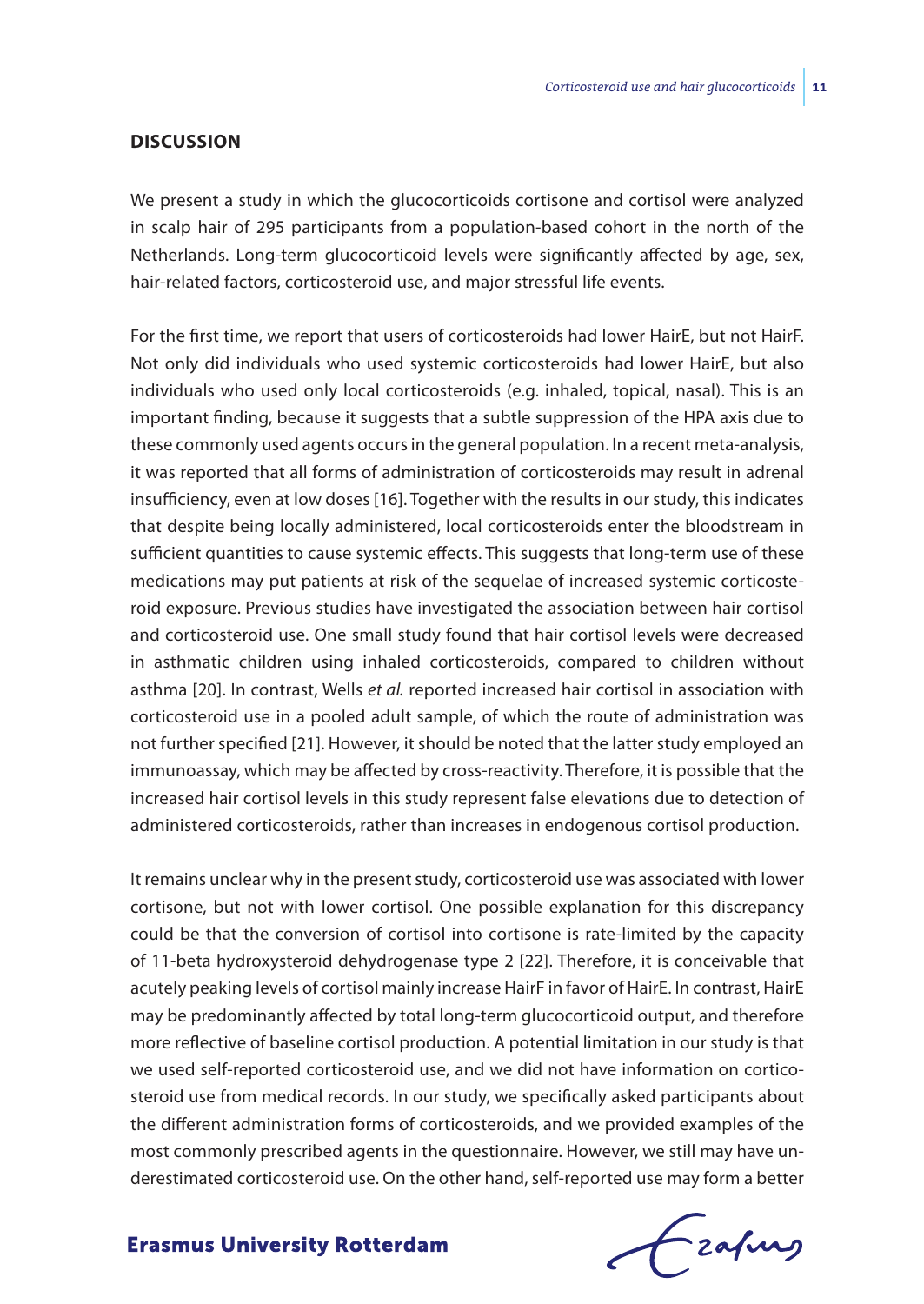reflection of the real-life exposure to corticosteroid medications, since compliance with prescriptions for these medications is known to be low. For instance, adults with asthma who have been prescribed inhaled corticosteroids have been reported to not use them on a daily basis in more than half of cases [23].

In line with previous findings, we showed that hair glucocorticoid levels increase with age, and are higher in men than in women. Furthermore, we confirmed previous findings that hair glucocorticoid levels are higher with dark hair color, and decreased by hair washing [8, 9]. These observations indicate that hair glucocorticoids measured using LC-MS/MS may be influenced by structural differences between different hair colors, and hair damage caused by frequent washing. Of the cardiometabolic parameters, only fasting glucose levels were independently associated with HairE, but not HairF. None of the other cardiometabolic parameters, including BMI, waist circumference, lipid levels and HbA1c, was independently associated with HairE of HairF. This is surprising, because multiple studies to date have found that hair glucocorticoids are positively associated with BMI or waist circumference, and are higher in obese individuals [9, 24-26]. Furthermore, hair glucocorticoids have been shown to be increased with presence of metabolic syndrome and its individual components, and diabetes mellitus [8, 9, 27]. Like with any epidemiological study, care must be taken not to extrapolate our findings to all populations. Although the Lifelines is a population-based cohort study, it is performed in a region of the Netherlands with a largely Caucasian population [17]. Our findings may therefore not be valid in other ethnic groups, since hair glucocorticoids have been reported to be influenced by ethnicity [28, 29].

For the first time, we report an association between recent major life events and HairF in a population-based cohort. Other studies have reported life events to be associated with HairF in specific populations, including elementary school girls, college students, bipolar disorder patients, and in users of crack cocaine [12-15]. In our study, the association between life events and HairF remained significant after adjustment for age and sex, but disappeared when hair-related variables were added as covariates. An exploratory stepwise analysis showed that the association between HairF and life events only disappeared when sweating on the scalp was added, and that a significant association exists between sweating on the scalp and HairF (supplementary appendix, Figure S1). This indicates that there may be effect modification by sweating on the scalp.

To the best of our knowledge, this is the first published epidemiological study which reports an association between the self-reported frequency of sweating on the scalp, and hair glucocorticoid concentrations. Higher frequency of sweating was independently associated with increased HairE and HairF. Two previous studies have been published,

frafing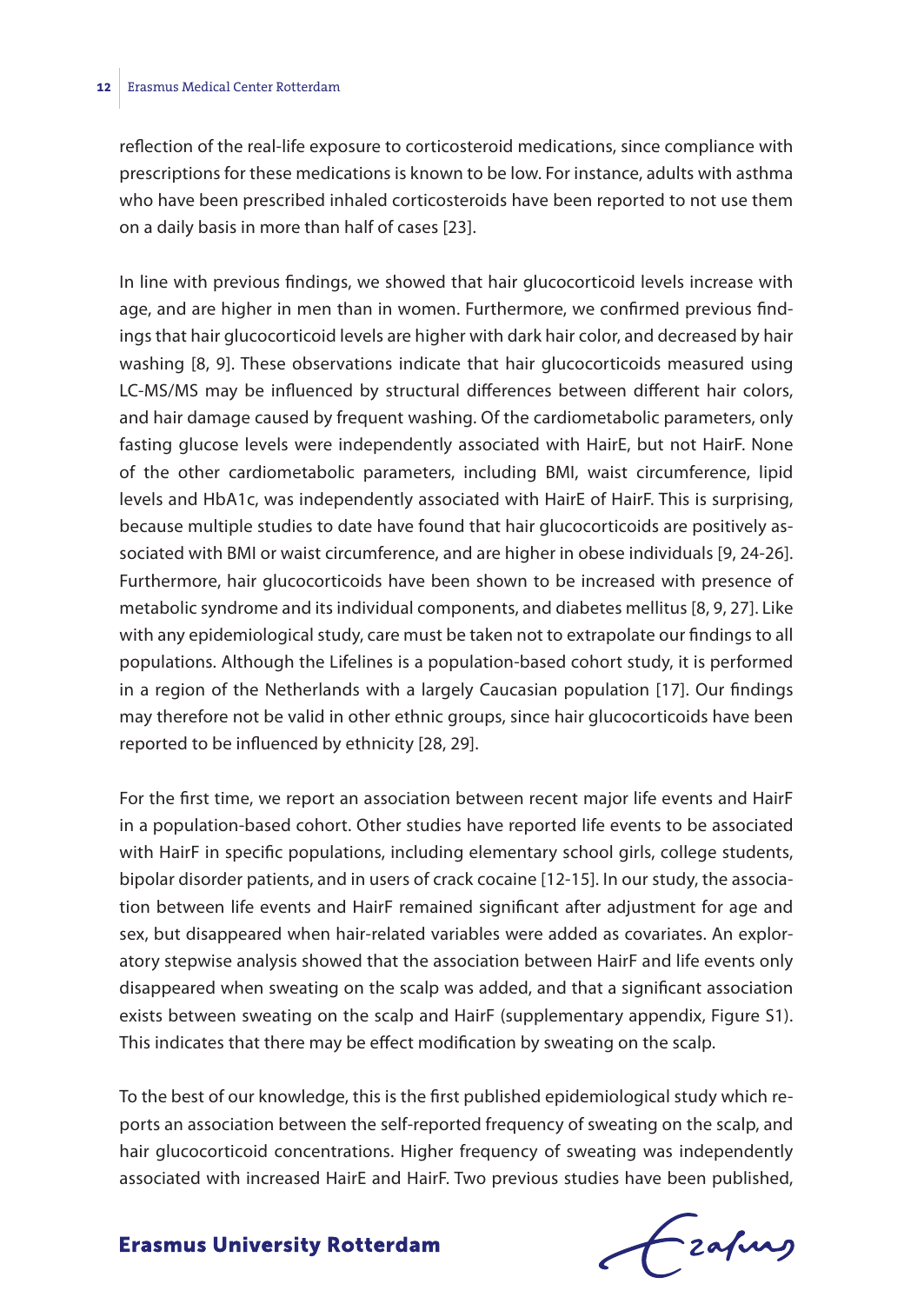which studied the acute influence of sweating on HairF in an experimental design. Russell *et al.* reported in 17 subjects that cortisol could be detected in sweat after exercise, and immersion of hair in a hydrocortisone solution mimicking sweat for 60 minutes increased HairF as measured using ELISA [10]. A more recent study by Grass *et al*. found contrasting results. Sweating was induced using a treadmill challenge in 42 subjects, and a sauna bathing challenge in 52 subjects, both of which did not affect HairF measured using LC-MS/MS [11]. It is conceivable that one acute episode of sweating does not significantly impact hair glucocorticoid content, but that repeated exposure of the hair to sweat may result in incremental increases. However, our results must be interpreted with caution, because we did not measure the actual sweating on the scalp, but estimated sweating by questionnaire ("*Do you regularly sweat excessively on your head? A) Yes, on average … days per month; B) No (or rarely)*"). The answer to this question may not only be influenced by sweating itself, but also by an individual's perception of bodily sensations.

In conclusion, we found that in a population based cohort, the use of local corticosteroids such as inhaled, nasal and topical corticosteroids, is associated with a decreased long-term cortisone as measured in scalp hair. This indicates that the use of local corticosteroids results in a subtle suppression of the HPA axis in response, and may have systemic effects next to their desired localized therapeutic benefits. Furthermore, we found that major stressful life events may increase long-term cortisol levels in the general population.

Lzafurs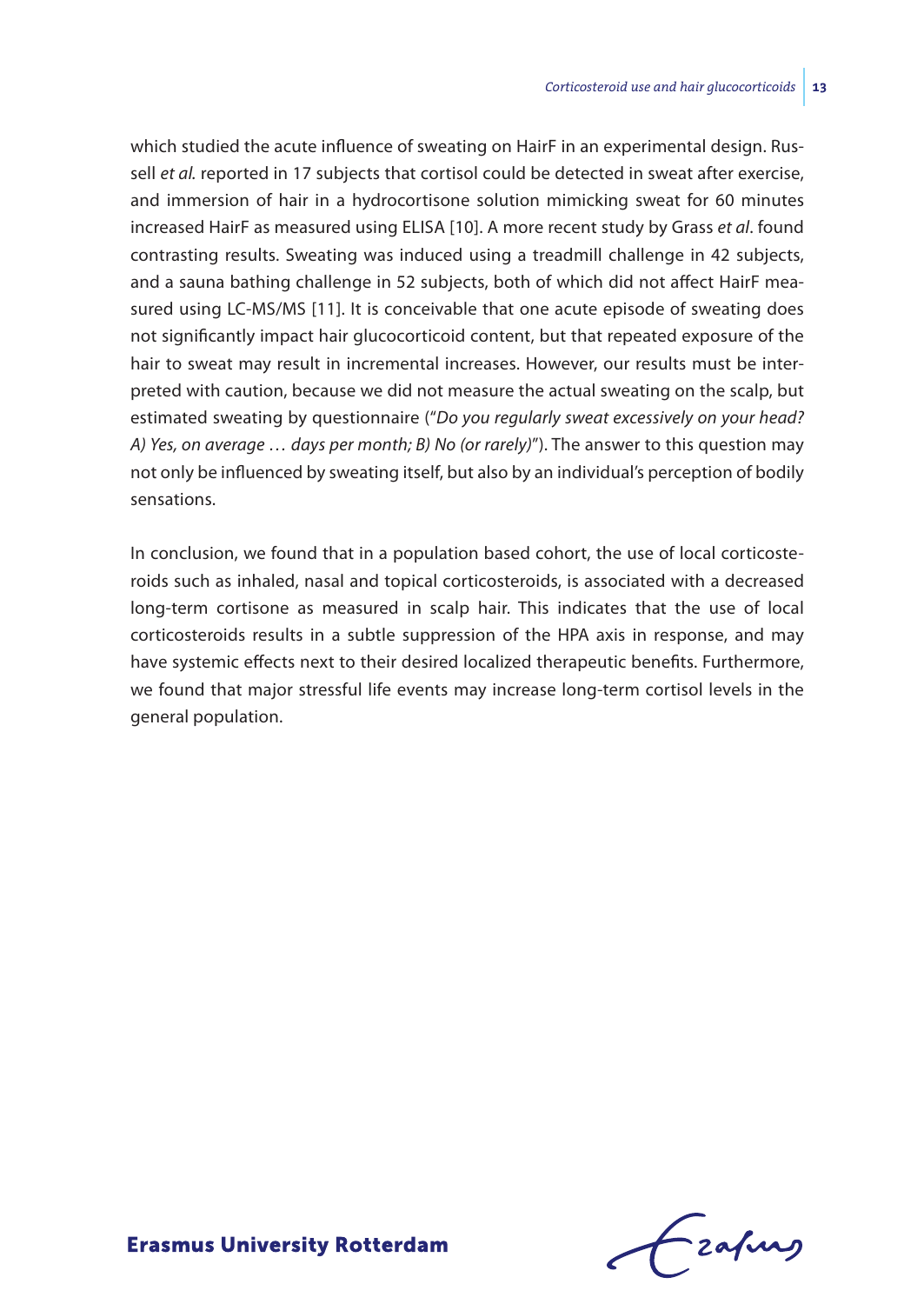#### **References**

- 1. Quax, R.A., et al., *Glucocorticoid sensitivity in health and disease.* Nat Rev Endocrinol, 2013. **9**(11): p. 670-86.
- 2. van Staa, T.P., et al., *Use of oral corticosteroids in the United Kingdom.* Qjm, 2000. **93**(2): p. 105-11.
- 3. Nieman, L.K., et al., *The diagnosis of Cushing's syndrome: an endocrine society clinical practice guideline.* The Journal of Clinical Endocrinology & Metabolism, 2008. **93**(5): p. 1526-1540.
- 4. Tsigos, C. and G.P. Chrousos, *Hypothalamic–pituitary–adrenal axis, neuroendocrine factors and stress.* Journal of psychosomatic research, 2002. **53**(4): p. 865-871.
- 5. Gao, W., et al., *LC-MS based analysis of endogenous steroid hormones in human hair.* J Steroid Biochem Mol Biol, 2015.
- 6. Wester, V.L. and E.F. van Rossum, *Clinical applications of cortisol measurements in hair.* Eur J Endocrinol, 2015. **173**(4): p. M1-10.
- 7. Manenschijn, L., et al., *A novel tool in the diagnosis and follow-up of (cyclic) Cushing's syndrome: measurement of long-term cortisol in scalp hair.* The Journal of Clinical Endocrinology & Metabolism, 2012. **97**(10): p. E1836-E1843.
- 8. Stalder, T., et al., *Cortisol in hair and the metabolic syndrome.* J Clin Endocrinol Metab, 2013. **98**(6): p. 2573-80.
- 9. Staufenbiel, S.M., et al., *Determinants of hair cortisol and hair cortisone concentrations in adults.* Psychoneuroendocrinology, 2015. **60**: p. 182-94.
- 10. Russell, E., et al., *The detection of cortisol in human sweat: implications for measurement of cortisol in hair.* Therapeutic drug monitoring, 2014. **36**(1): p. 30-34.
- 11. Grass, J., et al., *Sweat-inducing physiological challenges do not result in acute changes in hair cortisol concentrations.* Psychoneuroendocrinology, 2015. **53**: p. 108-116.
- 12. Vanaelst, B., et al., *Cortisone in hair of elementary school girls and its relationship with childhood stress.* European journal of pediatrics, 2013. **172**(6): p. 843-846.
- 13. Karlén, J., et al., *Cortisol in hair measured in young adults-a biomarker of major life stressors?* BMC clinical pathology, 2011. **11**(1): p. 12.
- 14. Staufenbiel, S.M., et al., *Recent negative life events increase hair cortisol concentrations in patients with bipolar disorder.* Stress, 2014. **17**(6): p. 451-459.
- 15. Grassi-Oliveira, R., et al., *Hair cortisol and stressful life events retrospective assessment in crack cocaine users.* The American journal of drug and alcohol abuse, 2012. **38**(6): p. 535-538.
- 16. Broersen, L.H., et al., *Adrenal Insufficiency in Corticosteroids Use: Systematic Review and Meta-Analysis.* J Clin Endocrinol Metab, 2015. **100**(6): p. 2171-80.
- 17. Scholtens, S., et al., *Cohort Profile: LifeLines, a three-generation cohort study and biobank.* Int J Epidemiol, 2015. **44**(4): p. 1172-80.
- 18. Noppe, G., et al., *LC‐MS/MS‐based method for long‐term steroid profiling in human scalp hair.* Clinical endocrinology, 2015. **83**(2): p. 162-166.
- 19. Rosmalen, J.G., E.H. Bos, and P. de Jonge, *Validation of the Long-term Difficulties Inventory (LDI) and the List of Threatening Experiences (LTE) as measures of stress in epidemiological population-based cohort studies.* Psychol Med, 2012. **42**(12): p. 2599-608.
- 20. Kamps, A.W., et al., *Children with asthma have significantly lower long-term cortisol levels in their scalp hair than healthy children.* Acta Paediatr, 2014. **103**(9): p. 957-61.
- 21. Wells, S., et al., *Associations of hair cortisol concentration with self-reported measures of stress and mental health-related factors in a pooled database of diverse community samples.* Stress, 2014. **17**(4): p. 334-342.

Czafurz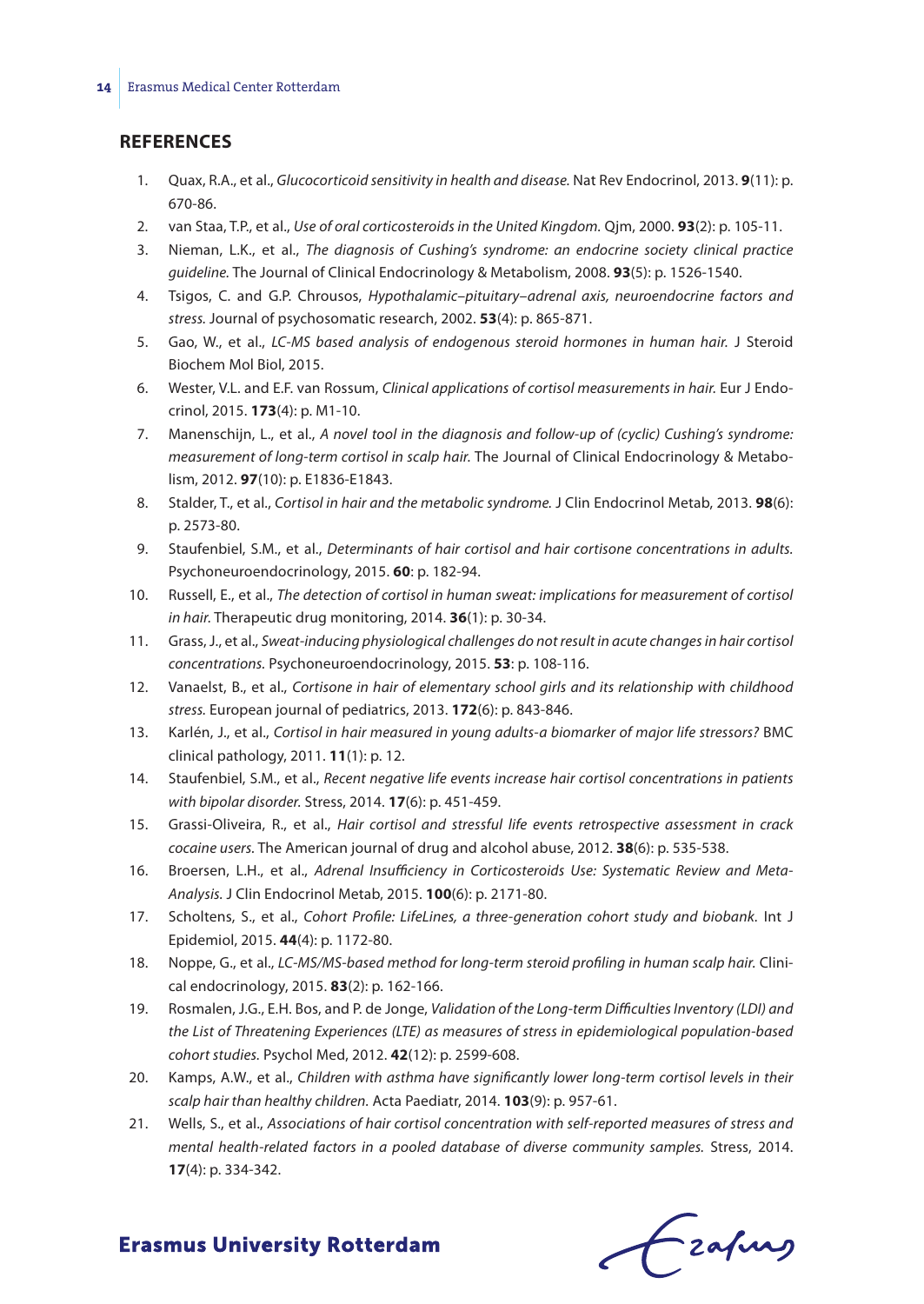- 22. Ferrari, P., *The role of 11beta-hydroxysteroid dehydrogenase type 2 in human hypertension.* Biochim Biophys Acta, 2010. **1802**(12): p. 1178-87.
- 23. Chambers, C., et al., *Health beliefs and compliance with inhaled corticosteroids by asthmatic patients in primary care practices.* Respiratory medicine, 1999. **93**(2): p. 88-94.
- 24. Younge, J.O., et al., *Cortisol levels in scalp hair of patients with structural heart disease.* Int J Cardiol, 2015. **184**: p. 71-8.
- 25. Stalder, T., et al., *Cortisol in hair, body mass index and stress-related measures.* Biol Psychol, 2012. **90**(3): p. 218-23.
- 26. Wester, V.L., et al., *Long-term cortisol levels measured in scalp hair of obese patients.* Obesity (Silver Spring), 2014. **22**(9): p. 1956-8.
- 27. Feller, S., et al., *Predictors of hair cortisol concentrations in older adults.* Psychoneuroendocrinology, 2014. **39**: p. 132-40.
- 28. Abell, J.G., et al., *Assessing cortisol from hair samples in a large observational cohort: The Whitehall II study.* Psychoneuroendocrinology, 2016. **73**: p. 148-156.
- 29. Rippe, R.C., et al., *Splitting hair for cortisol? Associations of socio-economic status, ethnicity, hair color, gender and other child characteristics with hair cortisol and cortisone.* Psychoneuroendocrinology, 2016. **66**: p. 56-64.

frafing